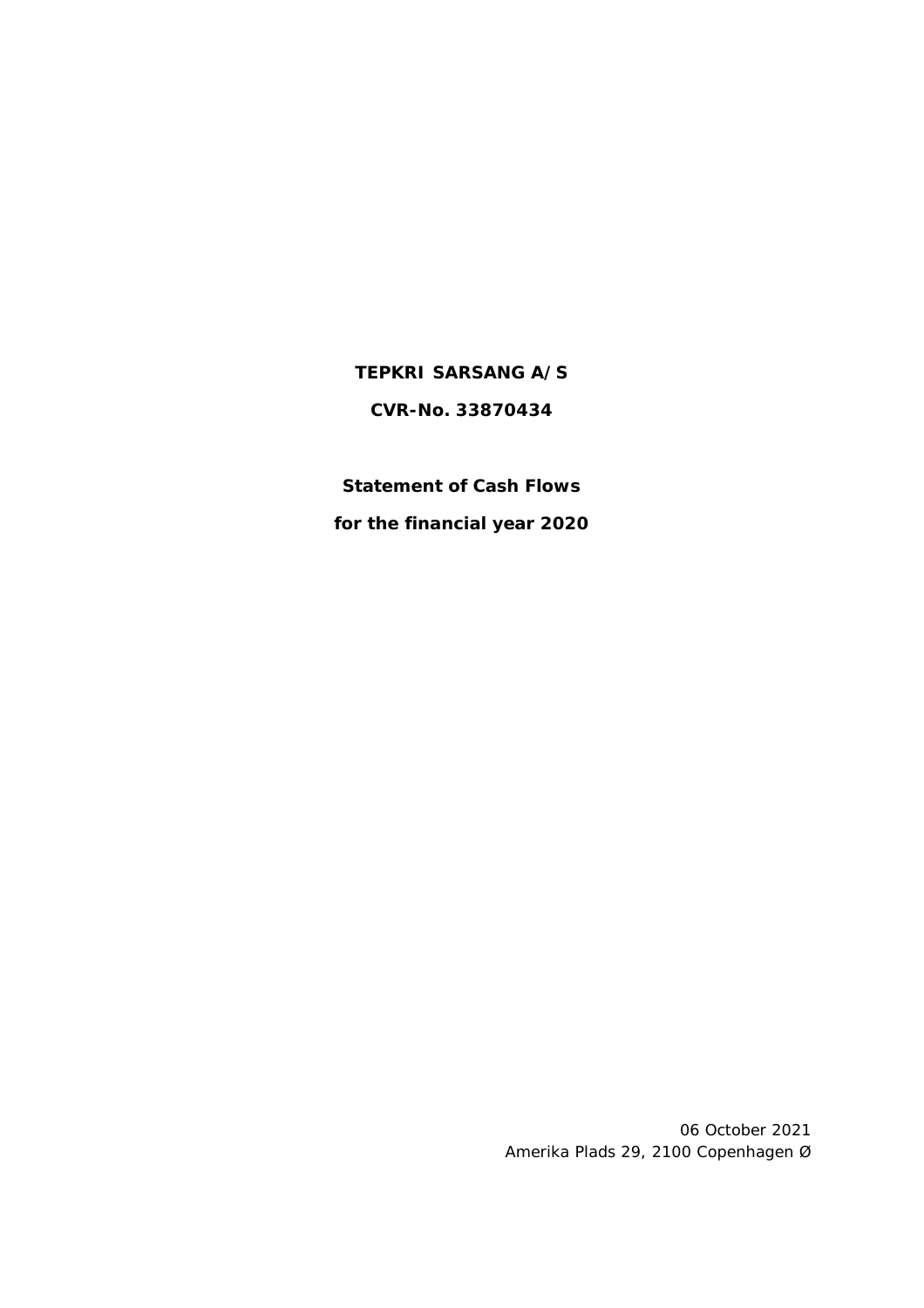## **Management's Statement**

The Statement of Cash Flow for 2020 of TEPKRI Sarsang A/S has been prepared in accordance with Danish Financial Statement Act and in our opinion gives a true and fair view of the Company's cash flows for the financial year 2020.

Copenhagen, 06 October 2021

 $\overline{\phantom{a}}$ 

Richard Alistair Doidge Vincent Rousseau



CEO **Finance Director, TotalEngergies E&P** Denmark A/S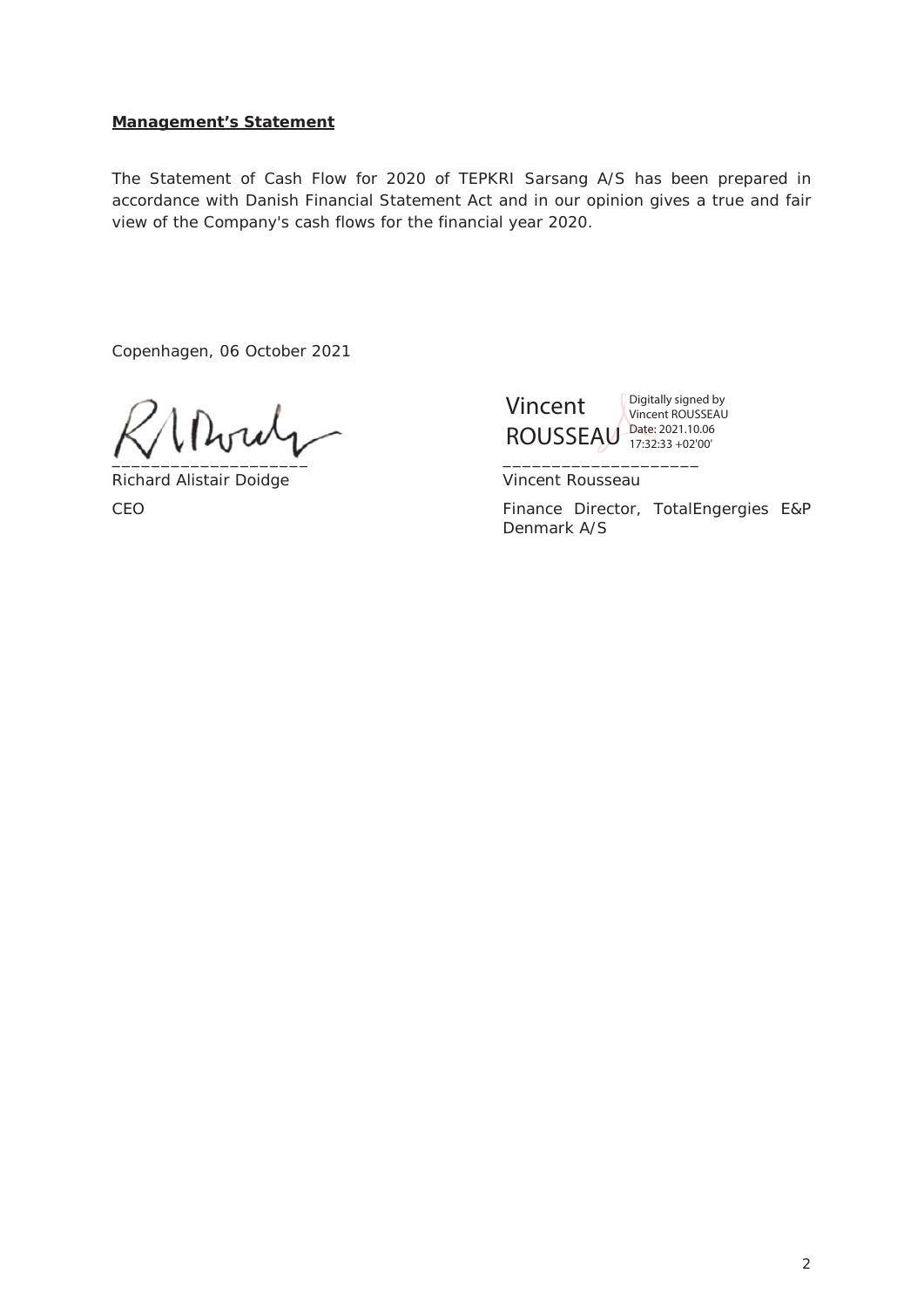# **Independent auditor's report on the 2020 Statements of Cash Flows**

### **To the shareholder and potential investors of TEPKRI Sarsang A/S**

### **Opinion**

We have audited the Statements of Cash Flows of TEPKRI Sarsang A/S "the Company" for the year 1 January - 31 December 2020. The Statements of Cash Flows comprise cash flows and notes, including accounting policies. The Statements of Cash Flows are prepared in accordance with the Danish Financial Statements Act.

In our opinion, the Statements of Cash Flows give a true and fair view of the Company's cash flows for the financial year 1 January – 31 December 2020 in accordance with the Danish Financial Statements Act.

### **Basis for opinion**

We conducted our audit in accordance with International Standard on Auditing (ISAs) and the additional requirements applicable in Denmark. Our responsibilities under those standards and requirements are further described in the "Auditor's responsibilities for the audit of the statement of cash flows" section of our report.

We are independent of the Company in accordance with the International Ethics Standards Board for Accountants' Code of Ethics for Professional Accountants (IESBA Code) and the additional requirements applicable in Denmark, and we have fulfilled our other ethical responsibilities in accordance with these rules and requirements.

We believe that the audit evidence we have obtained is sufficient and appropriate to provide a basis for our opinion.

#### *Emphasis of matter – basis of preparation and limitation of use*

We draw attention to page 5 to the Statements of Cash Flows, which describes the accounting policies.

The Statements of Cash Flows are prepared for the purpose of sharing with the shareholders and potential investors. Accordingly, the Statements of Cash Flows may be unsuitable for other purposes.

This auditor's report on the 2020 Statements of Cash Flow may not be, neither partially or in full be used or referred to as part of any public offerings in any countries, by neither the shareholder or potential investors to obtain financing without our prior consent.

Our opinion is not modified as a result of these circumstances.

#### **Management's responsibility for the Statements of Cash Flows**

Management is responsible for the preparation of a Statements of Cash Flows that gives a true and fair view in accordance with the Danish Financial Statements Act. Management is further responsible for such internal control that Management determine is necessary to enable the preparation of a Statements of Cash Flows which is free from material misstatement, whether due to fraud or error.

#### **Auditor's responsibilities for the audit of the Statements of Cash Flows**

Our objectives are to obtain reasonable assurance as to whether the Statement of Cash Flows as a whole is free from material misstatement, whether due to fraud or error, and to issue an auditor's report that includes our opinion. Reasonable assurance is a high level of assurance but is not a guarantee that an audit conducted in accordance with ISAs and the additional requirements applicable in Denmark will always detect a material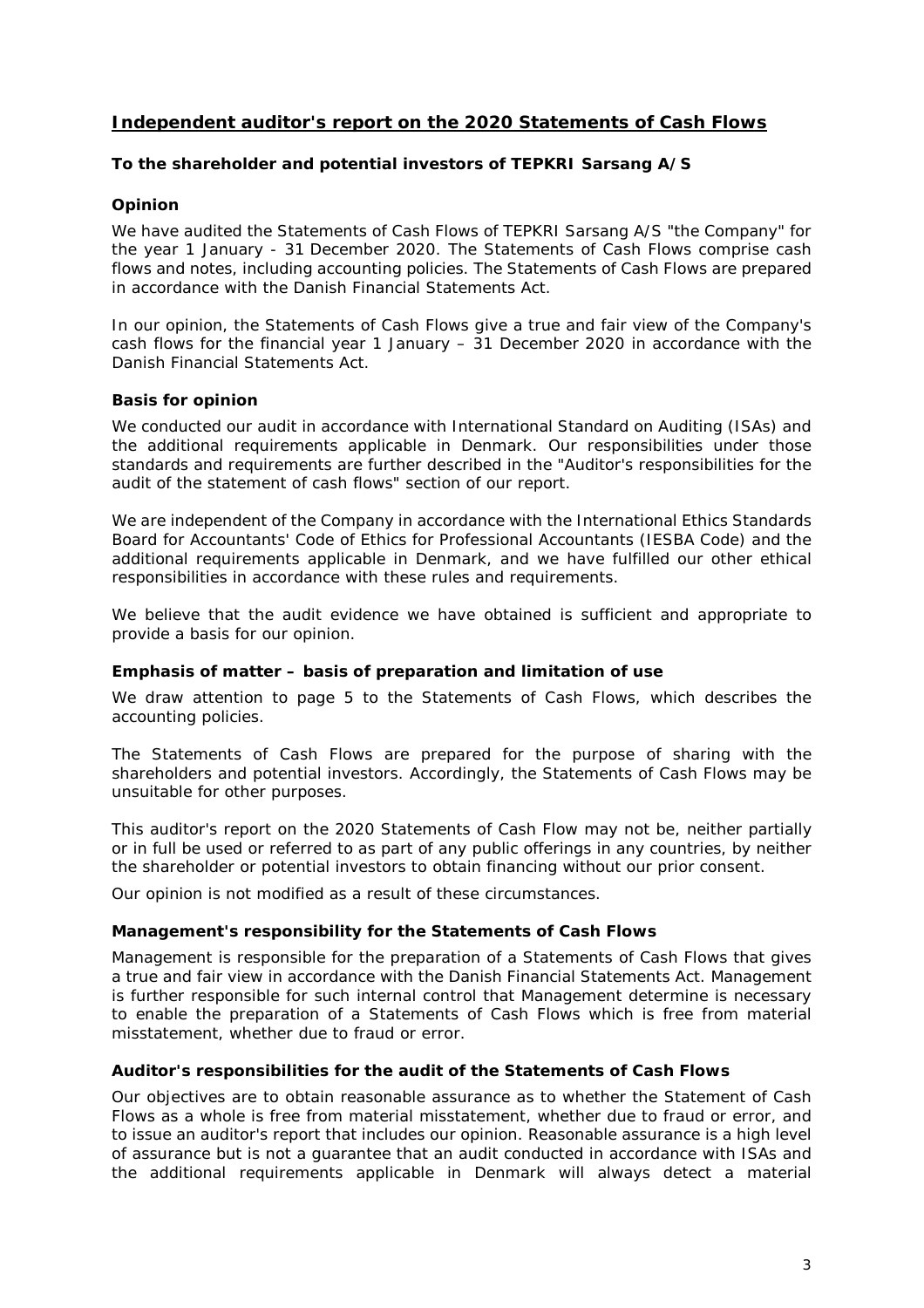misstatement when it exists. Misstatements may arise from fraud or error and are considered material if, individually or in the aggregate, they could reasonably be expected to influence the economic decisions of financial statement users taken on the basis of the Statements of Cash Flows.

As part of an audit conducted in accordance with ISAs and the additional requirements applicable in Denmark, we exercise professional judgement and maintain professional scepticism throughout the audit. We also

- identify and assess the risks of material misstatement of the Statements of Cash Flows, whether due to fraud or error, design and perform audit procedures responsive to those risks, and obtain audit evidence that is sufficient and appropriate to provide a basis for our opinion. The risk of not detecting a material misstatement resulting from fraud is higher than for one resulting from error as fraud may involve collusion, forgery, intentional omissions, misrepresentations or the override of internal control.
- obtain an understanding of internal control relevant to the audit in order to design audit procedures that are appropriate in the circumstances, but not for the purpose of expressing an opinion on the effectiveness of the Company's internal control.
- evaluate the appropriateness of accounting policies used and the reasonableness of accounting estimates and related disclosures made by Management.
- conclude on the appropriateness of Management's use of the going concern basis of accounting in preparing the statements of cash flows and, based on the audit evidence obtained, whether a material uncertainty exists related to events or conditions that may cast significant doubt on the Company's ability to continue as a going concern. If we conclude that a material uncertainty exists, we are required to draw attention in our auditor's report to the related disclosures in the Statements of Cash Flows or, if such disclosures are inadequate, to modify our opinion. Our conclusions are based on the audit evidence obtained up to the date of our auditor's report. However, future events or conditions may cause the Company to cease to continue as a going concern.
- evaluate the overall presentation, structure and contents of the statements of cash flows, including the disclosures, and whether the Statements of Cash Flows represents the underlying transactions and events in a manner that gives a true and fair view.

We communicate with management regarding, among other matters, the planned scope and timing of the audit and significant audit findings, including any significant deficiencies in internal control that we identify during our audit.

Copenhagen, 06 October 2021 **KPMG**  Statsautoriseret Revisionspartnerselskab CVR no. 25 57 81 98

Me Bell

Morten Høgh-Petersen Martin Pieper<br>State Authorised State Authori Public Accountant Public Accountant mne34283 mne44063

State Authorised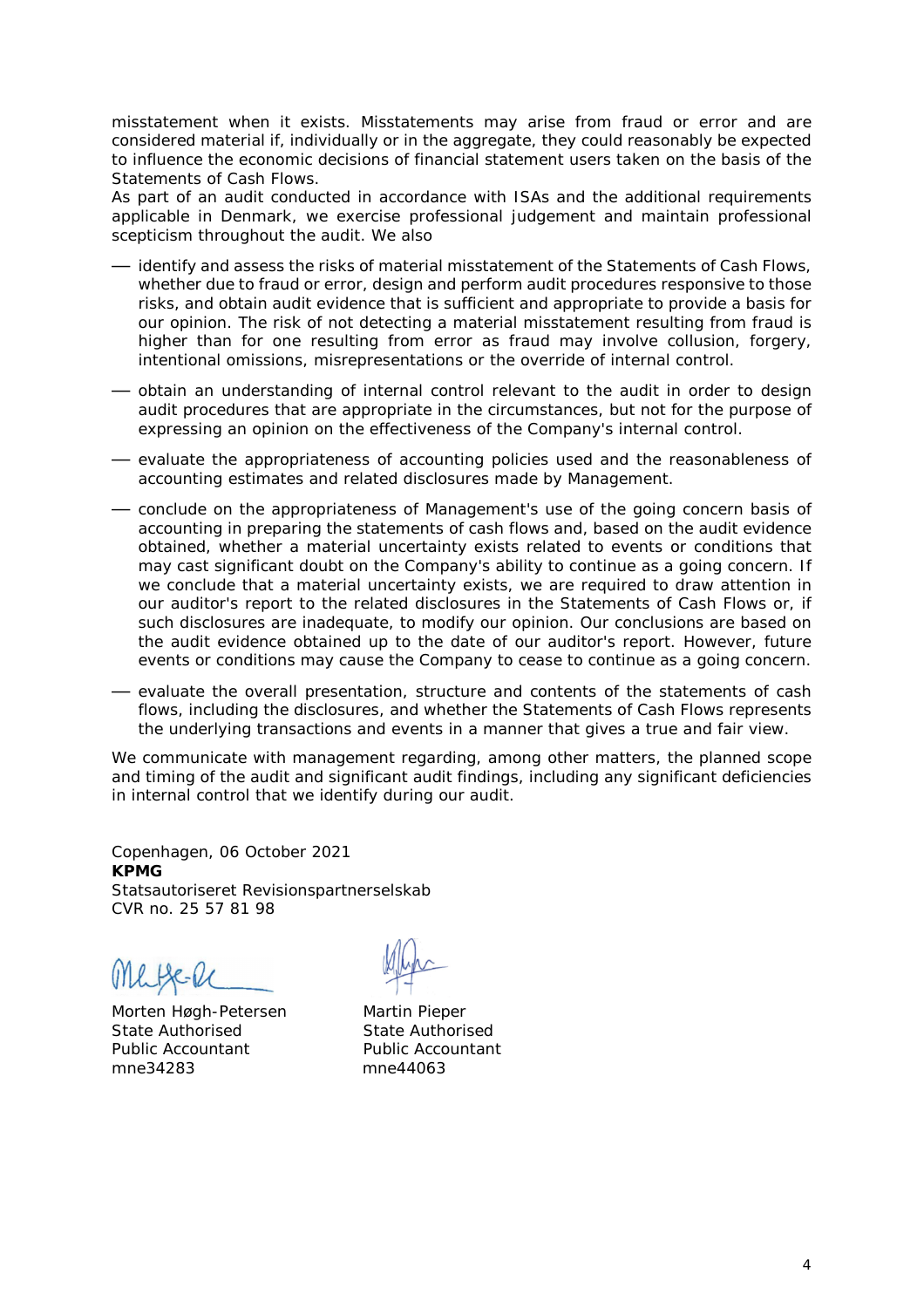## **Accounting Policies**

The Statement of Cash Flows has been prepared in accordance with the criteria of the Danish Financial Statements Act governing reporting class C (Large) enterprises concerning cash flow statements.

The Statement of Cash Flows is prepared on the basis of the audited financial figures derived from the annual report for 2020, dated 12 May 2021.

The accounting policies concerning the cash flow statements are as follows:

### **Cash flow statement**

The Statement of Cash Flows shows the Company's cash flows from operating activities, investing activities and financing activities for the year, changes in cash and cash equivalents for the year as well as the Company's cash and cash equivalents at the beginning and end of the year.

### Cash flow from operating activities

Cash flows from operating activities are calculated as the profit/loss for the year adjusted for non-cash operating items, changes in working capital and corporation tax paid. Financial income received and financial expenses paid includes realized exchange rates.

#### Cash flows from investing activities

Cash flows from investing activities comprise payment in connection with acquisitions and disposals of intangible assets, property, plant and equipment.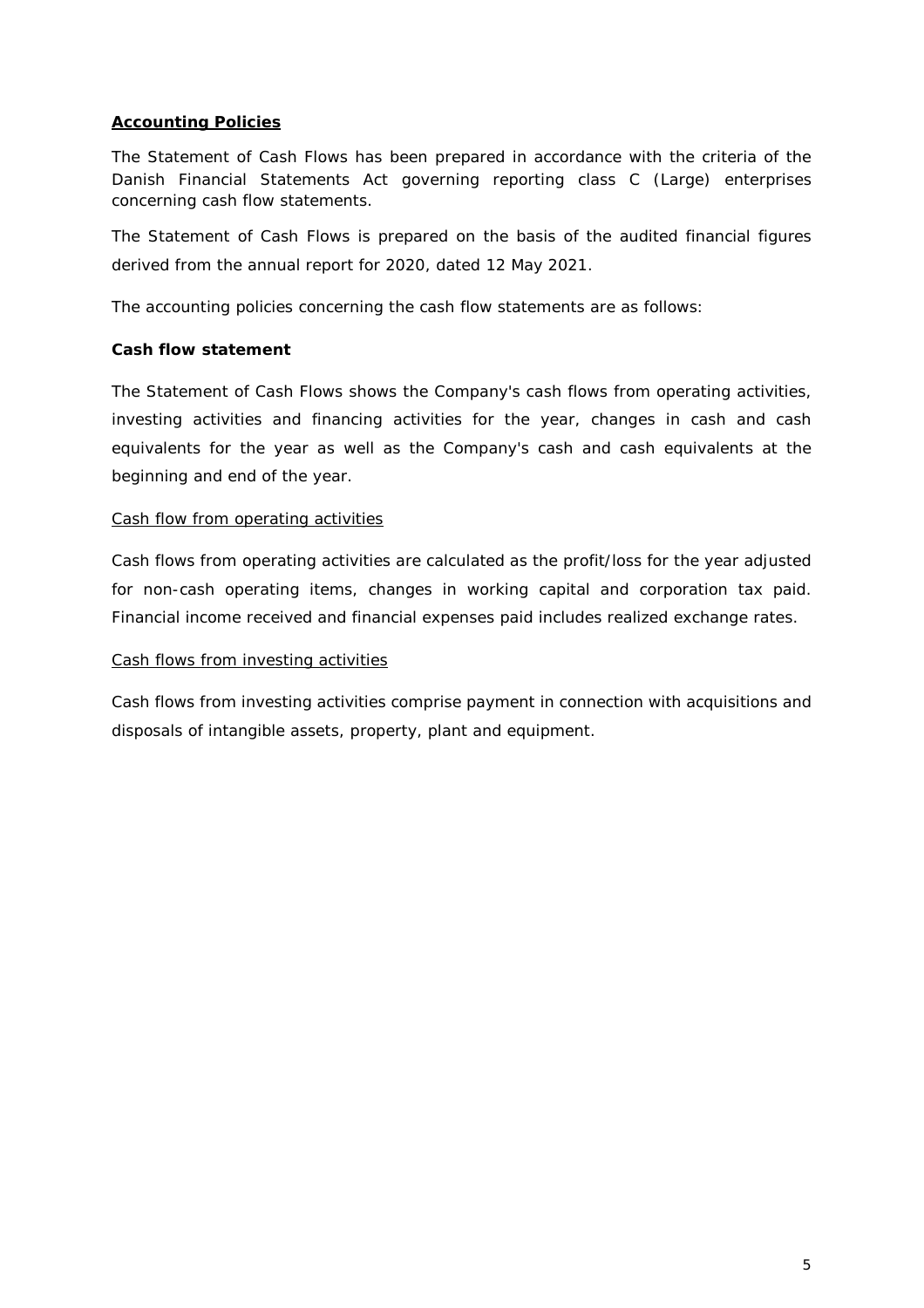# **TEPKRI SARSANG A/S**

#### **CASH FLOW STATEMENT 2020 (USD 1,000)**

| <b>Note</b> |                                                       | 2020      |
|-------------|-------------------------------------------------------|-----------|
|             | Result before financial items and tax                 | 7,310     |
|             | Depreciation and impairment                           | 6,296     |
| 1.          | Other non-cash items                                  | 193       |
| 2.          | Change in working capital etc.:                       |           |
|             | Change in receivables                                 | 16,170    |
|             | Change in trade and other payables                    | (492)     |
|             | Cash flow from operating activities before financial  |           |
|             | items                                                 | 29,477    |
|             | Financial income, received                            | 39        |
|             | Exchange rate adjustments                             | (52)      |
|             | Taxes paid                                            | 1         |
|             | Cash flow from operating activities                   | 29,465    |
|             | Purchase of intangible assets and property, plant and |           |
|             | equipment                                             | (18, 414) |
|             | Cash flow used for investing activities               | (18, 414) |
|             | Net cash flow for the year                            | 11,051    |
|             | Liquid funds etc. at 1 January                        | 227       |
|             | Liquid funds etc. at 31 December                      | 11,278    |